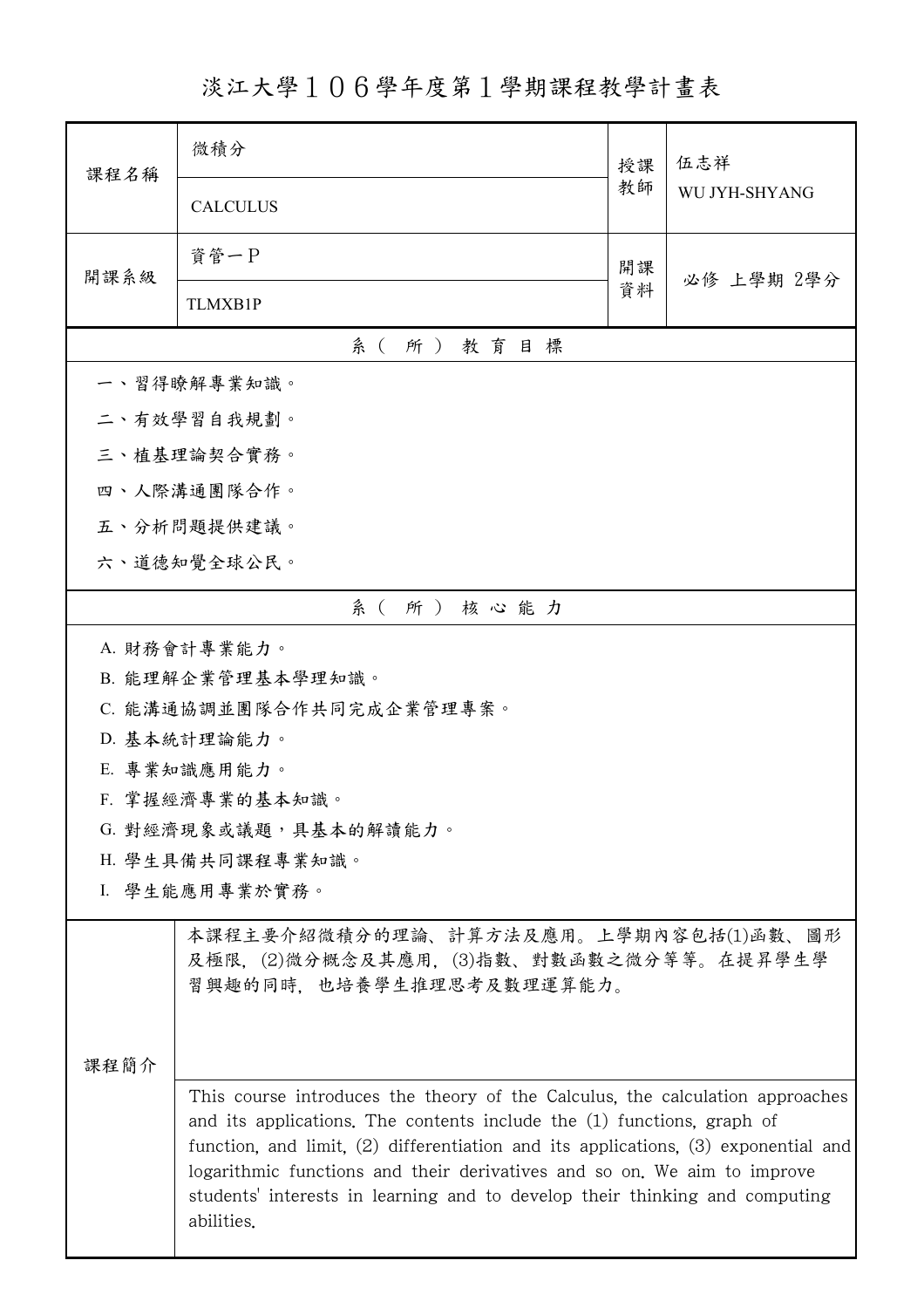本課程教學目標與目標層級、系(所)核心能力相關性

一、目標層級(選填): (一)「認知」(Cognitive 簡稱C)領域:C1 記憶、C2 瞭解、C3 應用、C4 分析、 C5 評鑑、C6 創造 (二)「技能」(Psychomotor 簡稱P)領域:P1 模仿、P2 機械反應、P3 獨立操作、 P4 聯結操作、P5 自動化、P6 創作 (三)「情意」(Affective 簡稱A)領域:A1 接受、A2 反應、A3 重視、A4 組織、 A5 內化、A6 實踐

二、教學目標與「目標層級」、「系(所)核心能力」之相關性:

 (一)請先將課程教學目標分別對應前述之「認知」、「技能」與「情意」的各目標層級, 惟單項教學目標僅能對應C、P、A其中一項。

 (二)若對應「目標層級」有1~6之多項時,僅填列最高層級即可(例如:認知「目標層級」 對應為C3、C5、C6項時,只需填列C6即可,技能與情意目標層級亦同)。

 (三)再依據所訂各項教學目標分別對應其「系(所)核心能力」。單項教學目標若對應 「系(所)核心能力」有多項時,則可填列多項「系(所)核心能力」。 (例如:「系(所)核心能力」可對應A、AD、BEF時,則均填列。)

| 序              |                                            |                                                                                                                                          | 相關性                  |           |
|----------------|--------------------------------------------|------------------------------------------------------------------------------------------------------------------------------------------|----------------------|-----------|
| 號              | 教學目標(中文)<br>教學目標(英文)                       |                                                                                                                                          | 目標層級                 | 系(所)核心能力  |
| $\mathbf{1}$   | 理解課程中所介紹到的函數之極限<br>與連續的概念。                 | Understand the concepts of<br>the limits and the continuity<br>of a function.                                                            | C <sub>2</sub><br>H1 |           |
| $\overline{2}$ | 理解微分理論的運算與應用的概<br>並實際動手運算及繪製曲線<br>念.<br>圖。 | Understand the theory and<br>applications of the derivatives<br>and be able to do the<br>calculation and curves<br>graphing in practice. | C <sub>2</sub>       | H1        |
| $\overline{3}$ | 理解指數函數及對數函數之微分與<br>應用。                     | Understand the differentiation<br>of exponential and logarithmic<br>functions and their<br>applications.                                 | C <sub>2</sub>       | H1        |
|                |                                            | 教學目標之教學方法與評量方法                                                                                                                           |                      |           |
| 序<br>號         | 教學目標                                       | 教學方法                                                                                                                                     | 評量方法                 |           |
| $\mathbf{1}$   | 理解課程中所介紹到的函數之極限<br>與連續的概念。                 | 講述、討論、問題解決                                                                                                                               | 紙筆測驗、上課表現            |           |
| $\overline{2}$ | 理解微分理論的運算與應用的概<br>並實際動手運算及繪製曲線<br>念.<br>圖  | 講述、討論、問題解決                                                                                                                               | 紙筆測驗、上課表現            |           |
| $\overline{3}$ | 理解指數函數及對數函數之微分與<br>應用。                     | 講述、討論、問題解決                                                                                                                               |                      | 紙筆測驗、上課表現 |
|                |                                            |                                                                                                                                          |                      |           |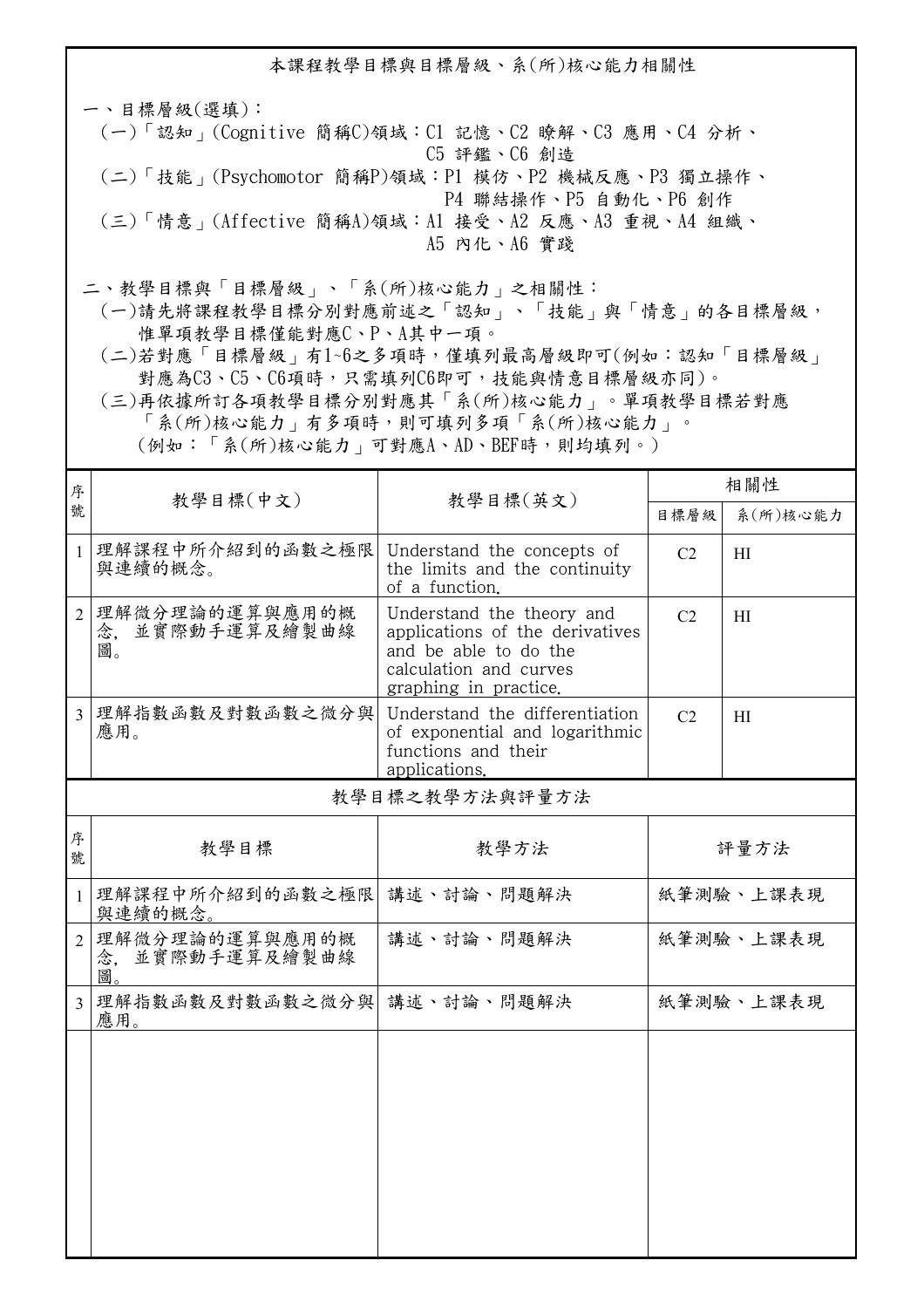| 本課程之設計與教學已融入本校校級基本素養        |                               |                                                                                   |                                                    |    |  |
|-----------------------------|-------------------------------|-----------------------------------------------------------------------------------|----------------------------------------------------|----|--|
| 淡江大學校級基本素養                  |                               |                                                                                   | 內涵說明                                               |    |  |
| 全球視野<br>$\langle \ \rangle$ |                               |                                                                                   | 培養認識國際社會變遷的能力,以更寬廣的視野了解全球化<br>的發展。                 |    |  |
| 資訊運用<br>$\langle \ \rangle$ |                               |                                                                                   | 熟悉資訊科技的發展與使用,並能收集、分析和妥適運用資<br>訊。                   |    |  |
| 洞悉未來<br>$\langle \ \rangle$ |                               |                                                                                   | 瞭解自我發展、社會脈動和科技發展,以期具備建構未來願<br>景的能力。                |    |  |
| 品德倫理                        |                               |                                                                                   | 了解為人處事之道,實踐同理心和關懷萬物,反省道德原則<br>的建構並解決道德爭議的難題。       |    |  |
| 獨立思考                        |                               |                                                                                   | 鼓勵主動觀察和發掘問題,並培養邏輯推理與批判的思考能<br>力。                   |    |  |
| 樂活健康                        |                               |                                                                                   | 注重身心靈和環境的和諧,建立正向健康的生活型態。                           |    |  |
| 團隊合作<br>$\langle \ \rangle$ |                               |                                                                                   | 體察人我差異和增進溝通方法,培養資源整合與互相合作共<br>同學習解決問題的能力。          |    |  |
|                             | 美學涵養<br>$\langle \rangle$     |                                                                                   | 培養對美的事物之易感性,提升美學鑑賞、表達及創作能<br>力。                    |    |  |
|                             |                               |                                                                                   | 授課進度表                                              |    |  |
| 週<br>欤                      | 日期起訖                          |                                                                                   | 内 容 (Subject/Topics)                               | 備註 |  |
|                             | $106/09/18$ ~<br>106/09/24    |                                                                                   | 1.1~1.2: Functions, The Graph of a Function        |    |  |
| 2                           | $106/09/25$ ~<br>106/10/01    |                                                                                   | 1.3~1.4: Linear Functions, Functional Models       |    |  |
| 3                           | $106/10/02$ ~<br>106/10/08    | 1.5: Limits                                                                       |                                                    |    |  |
| 4                           | $106/10/09$ ~<br>106/10/15    | 1.6: One-Sided Limits and Continuity                                              |                                                    |    |  |
| 5                           | $106/10/16 \sim$<br>106/10/22 | $2.1 - 2.2$ : The Derivative, Techniques of<br>Differentiation                    |                                                    |    |  |
| 6                           | $106/10/23$ ~<br>106/10/29    | 2.3 Product and Quotient Rules; Higher-Order<br>Derivative                        |                                                    |    |  |
|                             | $106/10/30$ ~<br>106/11/05    | 2.4~2.5: The Chain Rule, Marginal Analysis and<br>Approximations Using Increments |                                                    |    |  |
| 8                           | $106/11/06 \sim$<br>106/11/12 |                                                                                   | 2.6: Implicit Differentiation and Related Rates    |    |  |
| 9                           | $106/11/13$ ~<br>106/11/19    | Extrema                                                                           | 3.1: Increasing and Decreasing Functions; Relative |    |  |
| 10                          | $106/11/20$ ~<br>106/11/26    | 期中考試週                                                                             |                                                    |    |  |
| 11                          | $106/11/27$ ~<br>106/12/03    | 3.2: Concavity and Points of Inflection                                           |                                                    |    |  |
| 12                          | $106/12/04$ ~<br>106/12/10    | 3.3: Curve Sketching                                                              |                                                    |    |  |